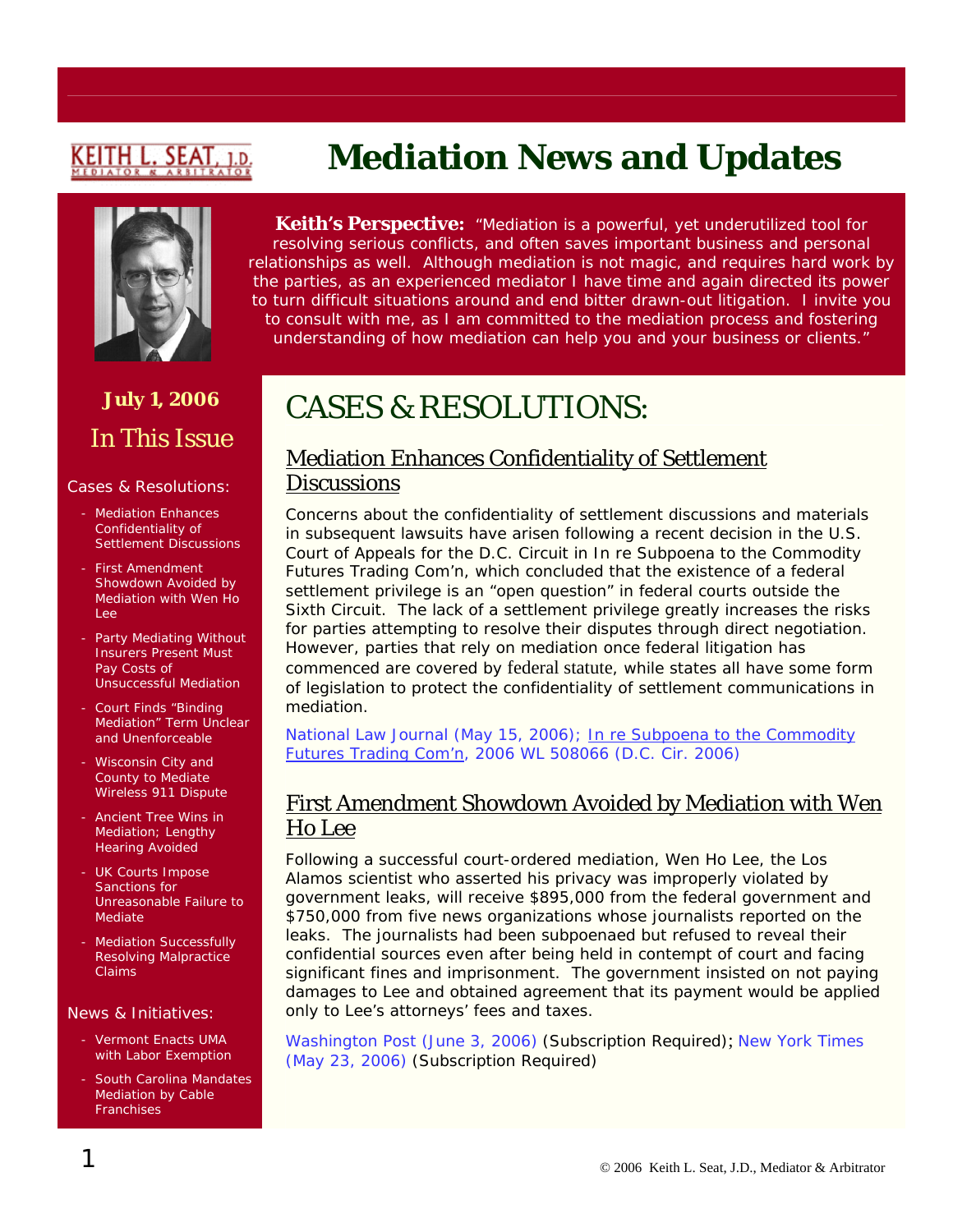#### Florida Broadens System for Certifying Mediators

- Interagency ADR Working Group Posts Final Guides
- DOD Pilot Programs Use Early Mediation and Facilitation in EEO **Complaints**
- Maryland Bill Proposes Mediation of Land-Use **Disputes**
- Trial Consultants May Benefit Parties in Mediation
- Kentucky University Opening Mediation and Arbitration Center
- Australian Justice Lauds Mediation and Suggests State Subsidy
- India Expands Court-Annexed Mediation
- India Encouraging Mediation with Monthly Proceedings in Courts
- World Bank Organizes Mediation Training in Pakistan
- Croatia Turning to Mediation to Reduce Court Backlogs
- Mediation Sought to Harmonize Enforcement of European Securities Regulations
- Controversy over UK Judges Acting as Construction Mediators
- UK Claims-Resolution Firm Adds Mediation and Arbitration
- Dubai Mediation Seminar Emphasizes Business Relationships and Ethics

#### Party Mediating Without Insurers Present Must Pay Costs of Unsuccessful Mediation

An engineering firm has been ordered by a Florida Circuit Judge to pay the costs of an unsuccessful mediation after failing to bring representatives of all its insurance carriers to a mediation session as the court ordered. The engineering firm unsuccessfully argued that the mediator had given permission for the insurance representatives not to appear. The opposing party claimed the four days of mediation were a waste of time without participation of the major insurance carriers, and claimed costs of \$100,000 for mediator fees, expert fees and catering. The judge has ordered the parties back into mediation and is waiting to determine costs until the conclusion of the mediation.

[St. Petersburg Times \(May 5, 2006\)](http://web2.westlaw.com/find/default.wl?rs=WLW6.06&fn=_top&sv=Split&findjuris=00001&mt=NewsAndBusiness&vr=2.0&rp=/find/default.wl&cite=2006+wlnr+7757887) (Subscription Required)

#### Court Finds "Binding Mediation" Term Unclear and Unenforceable

Parties to a mediated settlement agreed to submit to "binding mediation" any remaining terms that could not be worked out through further negotiation. A California court of appeals recognized that parties can agree to arbitrate any issues they cannot resolve in mediation and that the mediator was clear that the term "binding mediation" meant that he was to decide all unresolved issues. However, the court concluded that the parties had not intended arbitration when specifying "binding mediation" in this case, because some parties had substituted "arbitration" in place of "binding mediation" in one part of the agreement, suggesting that they considered the concepts to be distinct. The court also noted that separate rules for mediation and arbitration do not readily fit a hybrid approach. A concurring opinion vigorously criticized "binding mediation" as an oxymoron and discussed the disadvantages of using the mediator as an arbitrator to decide any remaining issues. Without agreement on the final procedures to resolve the dispute, the court found the entire settlement agreement unenforceable.

[Lindsay v. Lewandowski, No. G033173 \(Cal. App. 4 Dist. 2006\)](http://www.courtinfo.ca.gov/opinions/documents/G033173.PDF)

#### Wisconsin City and County to Mediate Wireless 911 Dispute

The city of Middleton, Wisconsin will mediate a dispute with Dane County over the right to answer wireless 911 calls. The city has spent over \$200,000 to implement the dispatch service and has asked the county to stop its "unlawful interference" or pay the city the value of its wireless 911 equipment. The county opposes the city's handling of the service for public safety reasons.

[Capital Times \(May 3, 2006\)](http://web2.westlaw.com/find/default.wl?rs=WLW6.06&fn=_top&sv=Split&findjuris=00001&mt=NewsAndBusiness&vr=2.0&rp=/find/default.wl&cite=2006+wlnr+7612234) (Subscription Required)

### Ancient Tree Wins in Mediation; Lengthy Hearing Avoided

A successful mediation concluded with everyone smiling and a community association and the City of Guelph both able to claim victory in a mediation over issues relating to a proposed 671-acre business park. The association's concerns over clean water preservation and protection of fisheries and trees, including a 500-year-old ironwood tree, were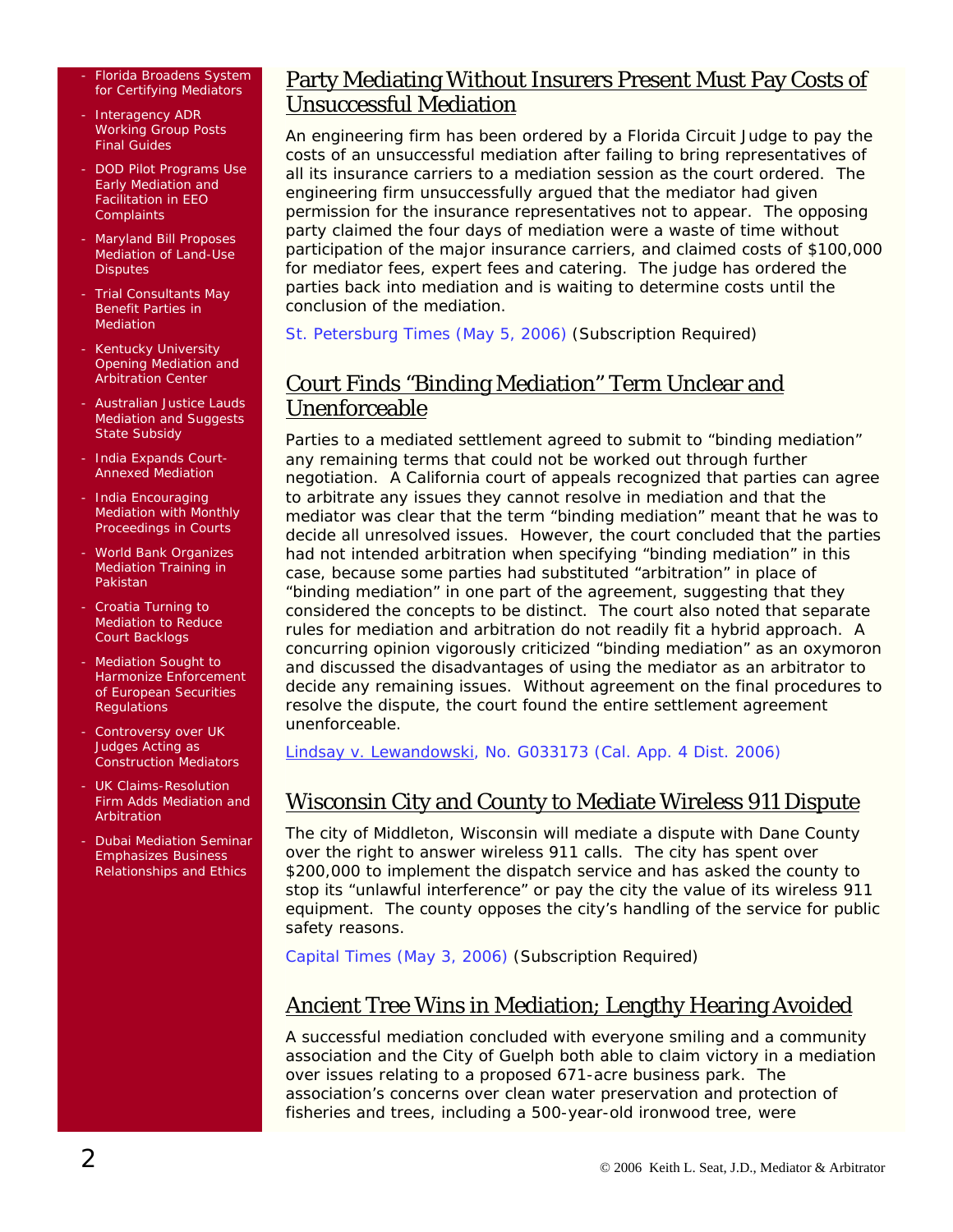#### **Check This Out:**

#### **Court Expands ADR to Include "Rock, Paper, Scissors"**

A U.S. District Court in Florida denied a motion to designate the location for a deposition and instead ordered the parties to engage in "a new form of alternative dispute resolution." Counsel and one paralegal for each side are to meet at a specified time on the courthouse steps (or other location, if one can be agreed upon) and engage in one game of "rock, paper, scissors," with the winner selecting the deposition location. But, given the litigiousness of the parties, the court went ahead and set a date for hearing any appeals resulting from the outcome of the game. [Avista Management,](http://www.worldlawdirect.com/article/1914/Avista_vs_Wausau.html)  Inc. v. Wausau Underwriters Ins. Co., [Case No. 6:05-cv-](http://www.worldlawdirect.com/article/1914/Avista_vs_Wausau.html)[1430-Orl-31JGG \(Order](http://www.worldlawdirect.com/article/1914/Avista_vs_Wausau.html)  [of June 6, 2006\)](http://www.worldlawdirect.com/article/1914/Avista_vs_Wausau.html)

addressed, and construction can commence once the settlement is approved by the municipal board. The mediation avoided a full board hearing that was expected to last ten weeks.

[Guelph Mercury \(June 7, 2006\)](http://web2.westlaw.com/find/default.wl?rs=WLW6.06&fn=_top&sv=Split&findjuris=00001&mt=NewsAndBusiness&vr=2.0&rp=/find/default.wl&cite=2006+wlnr+9751839) (Subscription Required)

#### UK Courts Impose Sanctions for Unreasonable Failure to Mediate

While UK courts strongly encourage mediation, they have been reluctant to simply order parties to mediate, and have instead imposed sanctions on litigants who unreasonably refuse to mediate, even if the party is ultimately successful in litigation. In a significant line of cases, UK courts are making increasingly nuanced decisions about whether the refusal to mediate was unreasonable, looking at factors such as the nature of the dispute, the merits of the case, whether delay for mediation would cause harm, whether mediation had a reasonable chance of success and the extent to which mediation was encouraged by the court. Some decisions have recognized that looking into whether a refusal to mediate was unreasonable may involve sensitive issues of mediation confidentiality and privilege, and note the need to avoid questions of why mediation may not have resulted in settlement.

[The Journal \(May 2, 2006\)](http://web2.westlaw.com/find/default.wl?bhcp=1&cite=2006+WLNR+7551811&findjuris=00001&FN=_top&mt=NewsAndBusiness&rs=WLW6.05&ssl=y&strRecreate=no&sv=Split&vr=2.0) (Subscription Required); [Lawson Lundell LLP](http://www.lawsonlundell.com/resources/CostsSanctions-UnreasonableRefusal.pdf)  [Article \(March 6, 2006\)](http://www.lawsonlundell.com/resources/CostsSanctions-UnreasonableRefusal.pdf) 

#### Mediation Successfully Resolving Malpractice Claims

Hundreds of claims against Dr. Jayant Patel in Queensland, Australia are being mediated and 40 claims have been settled so far. The Health Rights Commission predicts resolution of as many as half the original claims in the next few months. The parties have access to independent advice through the Commission, which helps the process move forward quickly.

[ABC News Online \(May 29, 2006\)](http://www.abc.net.au/news/newsitems/200605/s1649434.htm)

# NEWS & INITIATIVES:

#### Vermont Enacts UMA with Labor Exemption

On May 3, Vermont became the ninth jurisdiction to adopt the Uniform Mediation Act, which applies to referrals or agreements to mediate after July 1. The UMA is intended to encourage greater use of mediation by ensuring clear confidentiality protections. However, Vermont exempts mediations relating to collective bargaining relationships and disputes before the Vermont Labor Relations Board and the Federal Mediation and Conciliation Service, as well as disputes among students at schools, and other limited categories. The UMA also has been adopted in Utah, Washington, DC, Iowa, Illinois, Nebraska, Ohio, New Jersey, and Washington state. Legislation to adopt the Act is pending in Massachusetts, New York, Connecticut and Minnesota.

**Statute**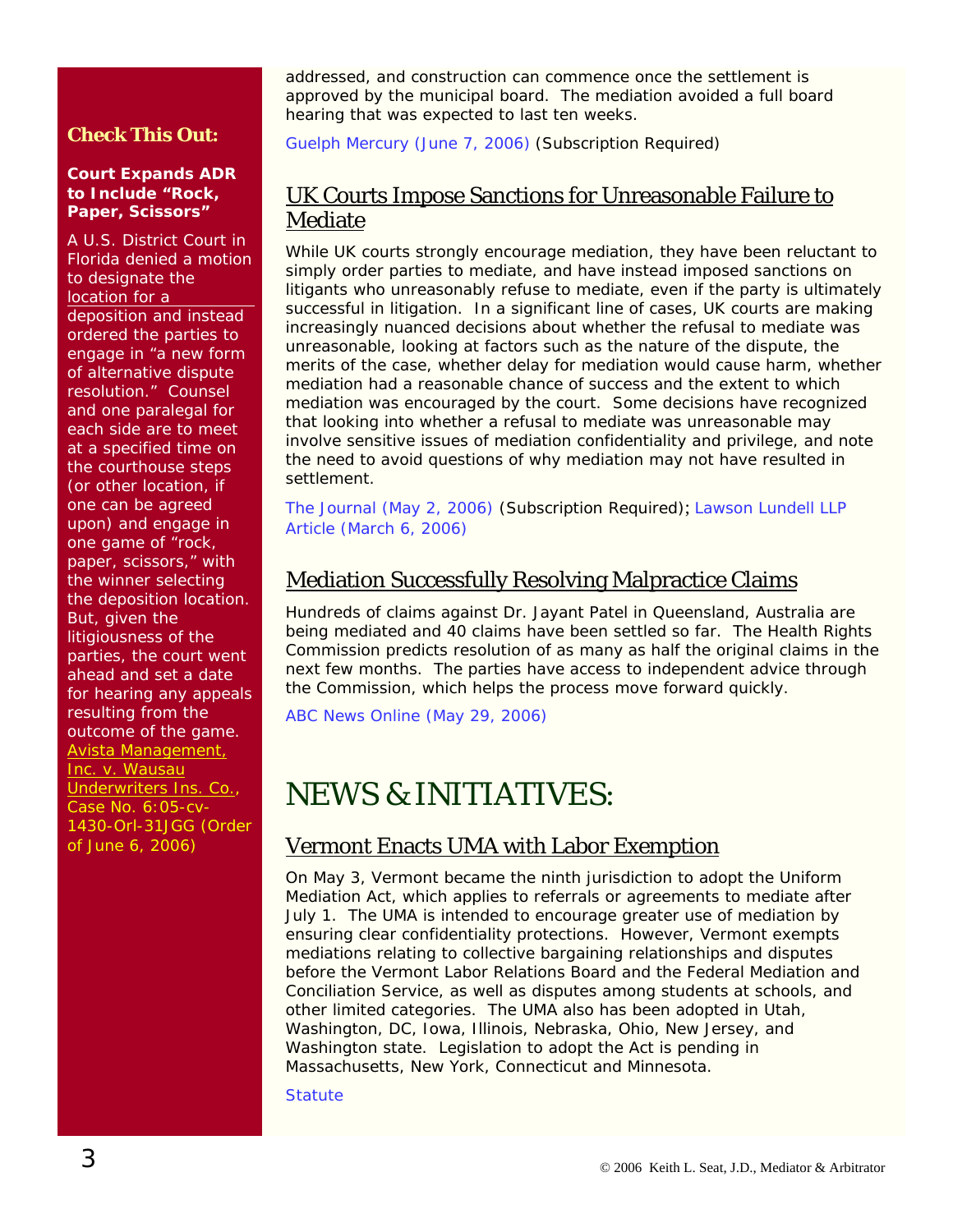#### **Other Cases & Resolutions**

**City Seeks Mediation in \$75 Million Litigation Against Canadian Government,**  [Hamilton Spectator,](http://web2.westlaw.com/find/default.wl?rs=WLW6.06&fn=_top&sv=Split&findjuris=00001&mt=NewsAndBusiness&vr=2.0&rp=/find/default.wl&cite=2006+wlnr+11311933)  [June 30, 2006](http://web2.westlaw.com/find/default.wl?rs=WLW6.06&fn=_top&sv=Split&findjuris=00001&mt=NewsAndBusiness&vr=2.0&rp=/find/default.wl&cite=2006+wlnr+11311933) (Subscription Required)

**Court Finds Prior Mediation Agreement Binding on Workers' Comp Factual Issues,**  [Hoglund v. Aaskov](http://www.courts.state.me.us/opinions/2006%20documents%20/06me42ho.htm) 

[Plumbing & Heating,](http://www.courts.state.me.us/opinions/2006%20documents%20/06me42ho.htm)  [2006 ME 42, April 26,](http://www.courts.state.me.us/opinions/2006%20documents%20/06me42ho.htm)  [2006](http://www.courts.state.me.us/opinions/2006%20documents%20/06me42ho.htm) 

**Federal Judge Rejects Settlement and Orders Mediation of All Claims in Church Sex Abuse Scandal,**  [Spokesman-Review,](http://web2.westlaw.com/find/default.wl?rs=WLW6.06&fn=_top&sv=Split&findjuris=00001&mt=NewsAndBusiness&vr=2.0&rp=/find/default.wl&cite=2006+wlnr+8689508)  [May 19, 2006](http://web2.westlaw.com/find/default.wl?rs=WLW6.06&fn=_top&sv=Split&findjuris=00001&mt=NewsAndBusiness&vr=2.0&rp=/find/default.wl&cite=2006+wlnr+8689508) (Subscription Required)

#### **Other News & Initiatives**

**UN Should Mediate Whenever Possible to Protect Civilians from Armed Conflict,** [US Federal News, June](http://web2.westlaw.com/find/default.wl?rs=WLW6.06&fn=_top&sv=Split&findjuris=00001&mt=NewsAndBusiness&vr=2.0&rp=/find/default.wl&cite=2006+wlnr+11250147)  [28, 2006](http://web2.westlaw.com/find/default.wl?rs=WLW6.06&fn=_top&sv=Split&findjuris=00001&mt=NewsAndBusiness&vr=2.0&rp=/find/default.wl&cite=2006+wlnr+11250147) (Subscription Required)

**Mediation Used to Resolve Gang Wars,** 

Sunday Mercury, [Birmingham, June 25,](http://web2.westlaw.com/find/default.wl?rs=WLW6.06&fn=_top&sv=Split&findjuris=00001&mt=NewsAndBusiness&vr=2.0&rp=/find/default.wl&cite=2006+wlnr+10991388)  [2006](http://web2.westlaw.com/find/default.wl?rs=WLW6.06&fn=_top&sv=Split&findjuris=00001&mt=NewsAndBusiness&vr=2.0&rp=/find/default.wl&cite=2006+wlnr+10991388) (Subscription Required)

**Success in Philippine High Court's** 

### South Carolina Mandates Mediation by Cable Franchises

In legislation that took effect on May 23, South Carolina has mandated mediation in disputes in involving cable franchises. The Competitive Cable Services Act requires municipalities, counties and cable franchise operators to mediate their disputes following the alternative dispute resolution rules of the South Carolina Circuit Court.

**[Statute](http://www.scstatehouse.net/sess116_2005-2006/bills/4428.doc)** 

### Florida Broadens System for Certifying Mediators

The Florida Supreme Court approved a new point system for certifying mediators that is designed to replace formal education/professional-based requirements with a flexible approach more directly related to the actual mediation skills and experience needed. The Court noted that the new system is intended to increase cultural and ethnic diversity among mediators and provide parties increased choice. However, pending further input by the Florida Bar, the amended rules retain the requirement that a certified circuit court mediator (as opposed to a certified county court, family or dependency mediator) must be a member of the Florida Bar or a retired trial judge. The new rules take effect August 1.

[In Re: Petition of the Alternative Dispute Resolution Rules and Policy](http://www.floridasupremecourt.org/decisions/2006/sc05-998.pdf)  [Committee on Amendments to Florida Rules for Certified and Court-](http://www.floridasupremecourt.org/decisions/2006/sc05-998.pdf)[Appointed Mediators \(May 11, 2006\)](http://www.floridasupremecourt.org/decisions/2006/sc05-998.pdf)

### Interagency ADR Working Group Posts Final Guides

The Interagency ADR Working Group (see [www.adr.gov](http://www.adr.gov/)), which assists federal agencies in the use of ADR, has incorporated public comments and finalized three guides relating to mediation and other forms of alternative dispute resolution: (i) Protecting the Confidentiality of Dispute Resolution Proceedings (providing practical guidance on the application of the confidentiality provisions of the Administrative Dispute Resolution Act of 1996 to federal workplace dispute resolution programs); (ii) A Guide for Federal Employee Mediators (providing practical ethical guidance and building on the September 2005 Model Standards of Conduct for Mediators); and (iii) A Guide for Federal Employee Ombuds (building on the Standards for the Establishment and Operation of Ombuds Offices issued by the ABA in February 2004). The mediation guides are designed for use by federal employee mediators within the government, but non-federal mediators may agree to follow the guides in federal mediations.

[Confidentiality Guide](http://www.adr.gov/pdf/final_confid.pdf); [Mediators' Guide](http://www.adr.gov/pdf/final_manual.pdf); [Ombuds' Guide](http://www.adr.gov/pdf/final_ombuds.pdf)

### DOD Pilot Programs Use Early Mediation and Facilitation in EEO Complaints

As mandated by Congress, the Department of Defense (DOD) has undertaken a three-year pilot program seeking to enhance processes for resolving Equal Employment Opportunity (EEO) complaints by civilian employees. Delays in addressing EEO complaints at federal agencies have been a long-standing concern. DOD has begun three pilot programs which emphasize early use of mediation and facilitation techniques to resolve allegations before they become formal complaints. In early May, the U.S.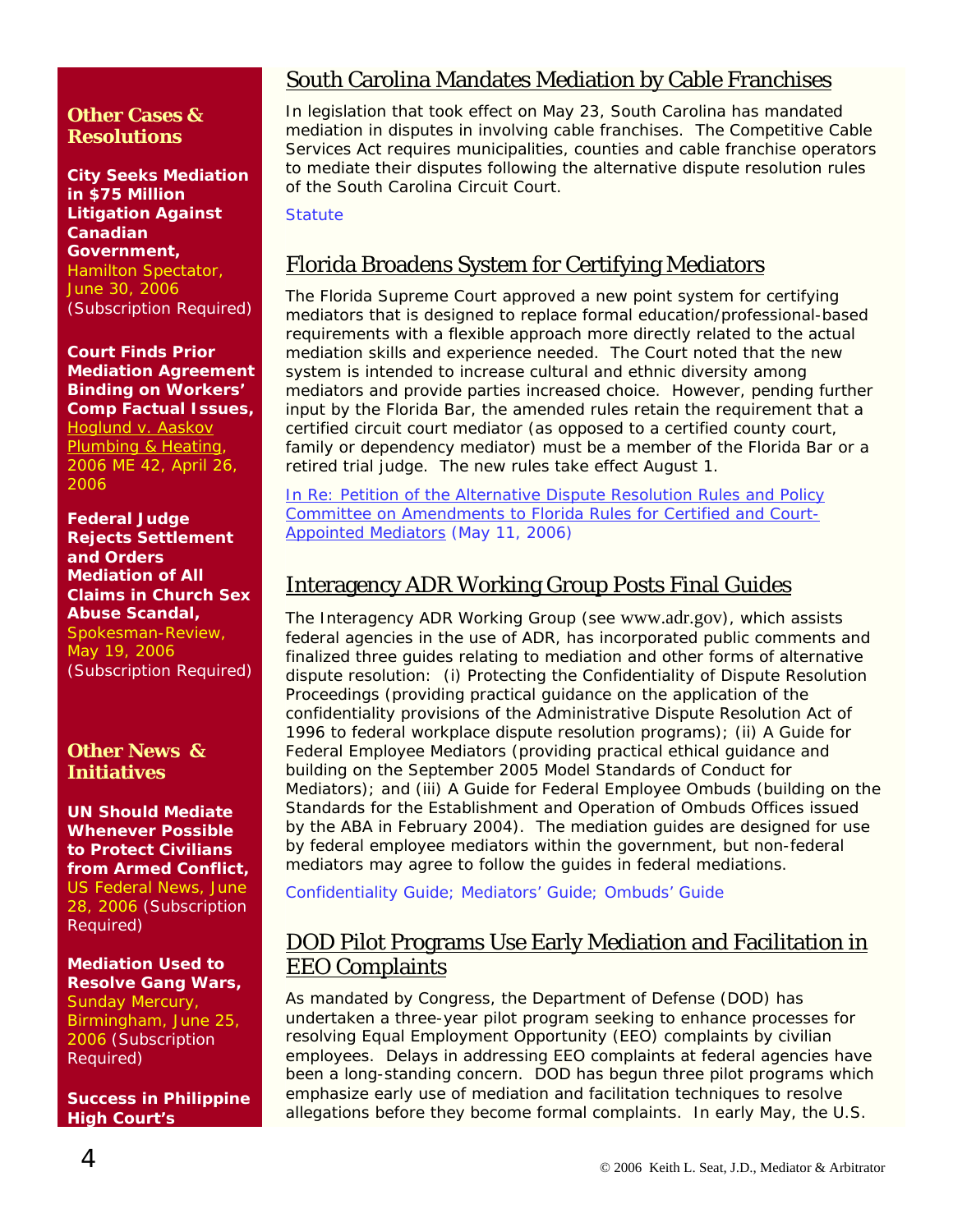**Mediation Program,** [Philippine Daily](http://web2.westlaw.com/find/default.wl?rs=WLW6.06&fn=_top&sv=Split&findjuris=00001&mt=NewsAndBusiness&vr=2.0&rp=/find/default.wl&cite=2006+wlnr+8252894)  [Inquirer, May 14, 2006](http://web2.westlaw.com/find/default.wl?rs=WLW6.06&fn=_top&sv=Split&findjuris=00001&mt=NewsAndBusiness&vr=2.0&rp=/find/default.wl&cite=2006+wlnr+8252894) (Subscription Required)

**Chinese Justice Minister Notes Role of Mediation for "Harmonious Society,"** [BBC](http://web2.westlaw.com/find/default.wl?rs=WLW6.06&fn=_top&sv=Split&findjuris=00001&mt=NewsAndBusiness&vr=2.0&rp=/find/default.wl&cite=6/21/06+BBC+Int)  [International Reports,](http://web2.westlaw.com/find/default.wl?rs=WLW6.06&fn=_top&sv=Split&findjuris=00001&mt=NewsAndBusiness&vr=2.0&rp=/find/default.wl&cite=6/21/06+BBC+Int)  [June 21, 2006](http://web2.westlaw.com/find/default.wl?rs=WLW6.06&fn=_top&sv=Split&findjuris=00001&mt=NewsAndBusiness&vr=2.0&rp=/find/default.wl&cite=6/21/06+BBC+Int) (Subscription Required)

**Finland's President Emphasizes Importance of Mediation at Fourth Annual Nordic Mediation Conference,** [US](http://web2.westlaw.com/find/default.wl?rs=WLW6.06&fn=_top&sv=Split&findjuris=00001&mt=NewsAndBusiness&vr=2.0&rp=/find/default.wl&cite=2006+wlnr+9120417)  [Federal News, May 26,](http://web2.westlaw.com/find/default.wl?rs=WLW6.06&fn=_top&sv=Split&findjuris=00001&mt=NewsAndBusiness&vr=2.0&rp=/find/default.wl&cite=2006+wlnr+9120417)  [2006](http://web2.westlaw.com/find/default.wl?rs=WLW6.06&fn=_top&sv=Split&findjuris=00001&mt=NewsAndBusiness&vr=2.0&rp=/find/default.wl&cite=2006+wlnr+9120417) (Subscription Required)

**Fiji Mediation Conference Includes Presenters from Sixteen Countries,**  Pacific Islands Broad. [Ass'n News Service,](http://web2.westlaw.com/find/default.wl?rs=WLW6.06&fn=_top&sv=Split&findjuris=00001&mt=NewsAndBusiness&vr=2.0&rp=/find/default.wl&cite=pacnews)  [June 26, 2006](http://web2.westlaw.com/find/default.wl?rs=WLW6.06&fn=_top&sv=Split&findjuris=00001&mt=NewsAndBusiness&vr=2.0&rp=/find/default.wl&cite=pacnews) (Subscription Required)

#### **Mediation Volunteerism Spreads to Africa,**

[Post Zambia, June 21,](http://web2.westlaw.com/find/default.wl?rs=WLW6.06&fn=_top&sv=Split&findjuris=00001&mt=NewsAndBusiness&vr=2.0&rp=/find/default.wl&cite=2006+wlnr+11346526)  [2006](http://web2.westlaw.com/find/default.wl?rs=WLW6.06&fn=_top&sv=Split&findjuris=00001&mt=NewsAndBusiness&vr=2.0&rp=/find/default.wl&cite=2006+wlnr+11346526) (Subscription Required)

Government Accounting Office (GAO) issued a report on the first year of the pilot programs, describing their features and status and suggesting enhancements to DOD's evaluation plan.

[GAO Report 06-538 \(May 5, 2006\)](http://www.gao.gov/new.items/d06538.pdf)

### Maryland Bill Proposes Mediation of Land-Use Disputes

Developers and residents in Howard County, Maryland have resolved disputes through ad hoc mediation sessions at the urging of the County. The County Council is now proposing a bill that would permit the Council to formally recommend mediation in zoning and other land-use disputes. Action on the bill is expected this summer. Surrounding jurisdictions experiencing bitter zoning disputes are watching to see if the proposal is successful and may implement similar programs.

[The Examiner \(June 19, 2006\)](http://www.examiner.com/a-153799~Howard_Co__wants_mediation_for_residents__developers.html)

### Trial Consultants May Benefit Parties in Mediation

Parties heading into mediation often face many of the same issues as litigants at trial – including how to most persuasively present their facts and arguments – so may be assisted by jury consultants and knowledge gained from focus groups. Parties in mediation benefit from a sense of what might happen at trial in determining whether to settle and may also use a jury consultant's information to rebut the other side. In addition, relying on a consultant prior to mediation indicates the party is prepared for either a reasonable settlement or trial.

[Daily Record \(June 5, 2006\)](http://web2.westlaw.com/find/default.wl?rs=WLW6.06&fn=_top&sv=Split&findjuris=00001&mt=NewsAndBusiness&vr=2.0&rp=/find/default.wl&cite=2006+wlnr+9750152) (Subscription Required)

#### Kentucky University Opening Mediation and Arbitration **Center**

In order to meet a shortage of mediators and arbitrators to resolve smaller cases at reasonable cost, Northern Kentucky University will open an Alternative Dispute Resolution Center this Fall. Staffed by business and law professors, the Center will resolve employment, family, consumer, business and other disputes. The Center plans to charge below-market fees, which will be divided between the professors, the Center and the University. Law and business graduate students will also have opportunities to assist the Center.

[Kentucky Post \(May 4, 2006\)](http://web2.westlaw.com/find/default.wl?rs=WLW6.06&fn=_top&sv=Split&findjuris=00001&mt=NewsAndBusiness&vr=2.0&rp=/find/default.wl&cite=2006+wlnr+7744360) (Subscription Required)

#### Australian Justice Lauds Mediation and Suggests State **Subsidy**

Australia High Court Justice Ian Callinan noted the success of mediation, and the significant savings from out-of-court settlements, at the annual conference of the Institute of Arbitrators and Mediators Australia. Justice Callinan warned against compelling mediation if the parties are unwilling to participate, but stated that the savings from avoiding litigation may merit government subsidy of mediation.

[Cairns Post \(May 29, 2006\)](http://web2.westlaw.com/find/default.wl?rs=WLW6.06&fn=_top&sv=Split&findjuris=00001&mt=NewsAndBusiness&vr=2.0&rp=/find/default.wl&cite=2006+wlnr+9182762) (Subscription Required)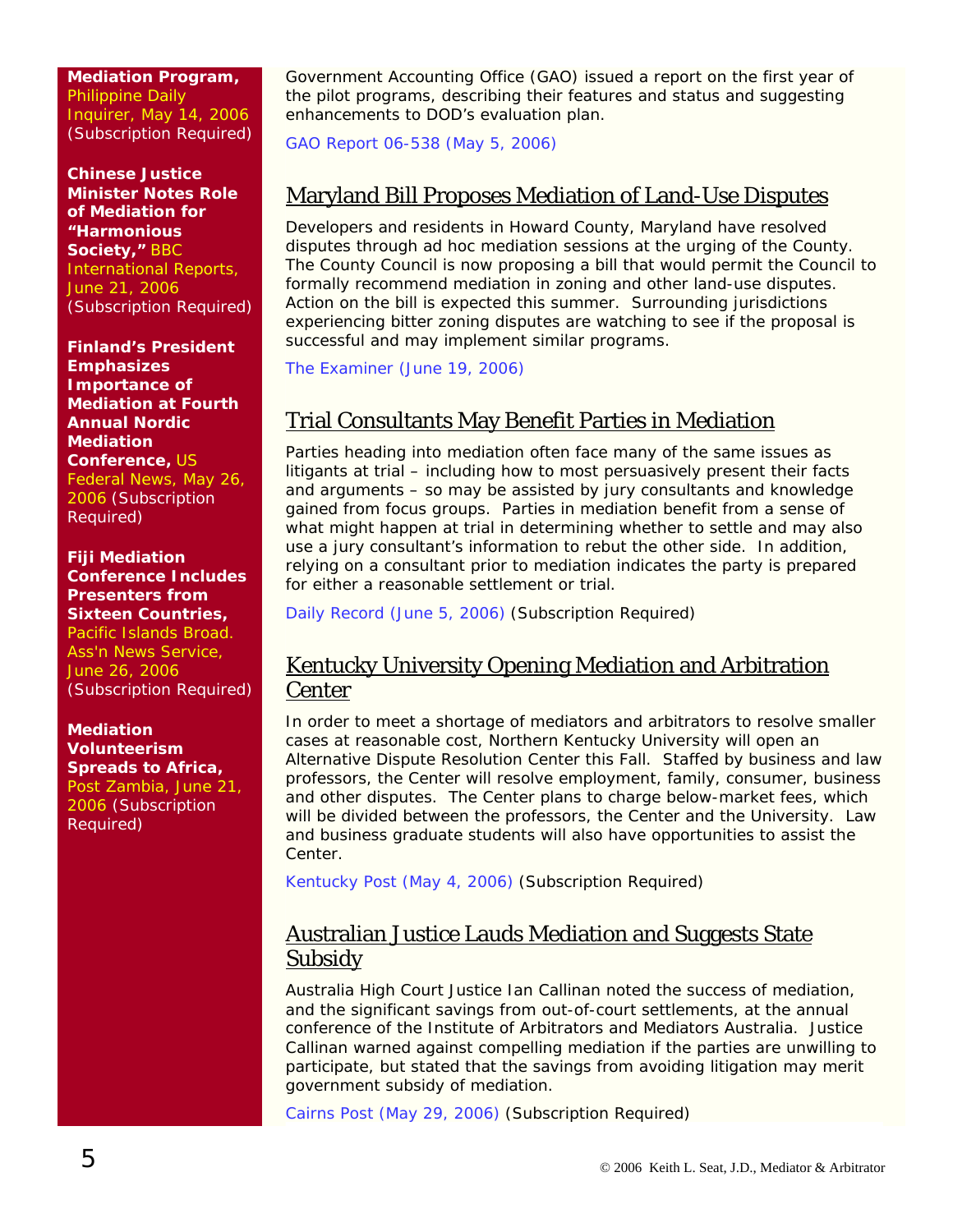#### **Mediation Quote:**

 "Every conflict we experience, no matter how trivial, points us toward a crossroads in our lives. One path leads us into anger, fear, confrontation, and bitterness and draws us into quarrels over the past…. A second path leads us into empathy, acceptance, honesty, and mutual respect and draws us into negotiations over the future…. [A] third path branching off from the second…leads us into increased awareness, compassion, integrity, and heartfelt communications and draws us into awareness of the present."

Kenneth Cloke, *The Crossroads of Conflict: A Journey into the Heart of Dispute Resolution* (Janis Publications 2006) at 1.

### India Expands Court-Annexed Mediation

Continuing efforts to spread mediation practice throughout India, the New Delhi High Court recently opened a mediation and conciliation center at the court. Court-annexed mediation is intended to ease the burden on the court and reduce the time for resolving disputes, as the number of cases increases with industrialization and economic policies promoting new businesses. (The first court-annexed mediation center in India opened in April 2005 in the State of Tamil Nadu.)

[Indlaw Communications Pvt. Limited \(May 29, 2006\)](http://www.indlawnews.com/DF0B903F3B500519B8709DDE258CA0C9)

### India Encouraging Mediation with Monthly Proceedings in **Courts**

To promote the use of mediation, four districts in the State of Tamil Nadu will hold special mediation proceedings (along with a local process called lok adalats) on a monthly basis, using trained mediators. A recent mediation training was held for judicial officers and bar members, during which Justices stressed the need for speedier resolution of commercial disputes and noted the judicial workload resulting from having only six judges per million people in India, compared with 70 per million in the U.S.

[Hindu \(June 19, 2006\)](http://web2.westlaw.com/find/default.wl?rs=WLW6.06&fn=_top&sv=Split&findjuris=00001&mt=NewsAndBusiness&vr=2.0&rp=/find/default.wl&cite=2006+wlnr+10581221) (Subscription Required)

### World Bank Organizes Mediation Training in Pakistan

The World Bank's International Finance Corporation organized a mediation skills training program in Karachi in June. The training is part of the its ongoing efforts to establish a pilot mediation program in Pakistan in cooperation with the Federal Ministry of Law, Justice and Human Rights and the High Court of Sindh. Thirty-six professionals from various backgrounds were trained by UK mediators. The Chief Justice of the High Court of Sindh praised the efforts, strongly encouraging the use of mediation in Pakistan to ease the burdens on its courts, free tied-up assets, and minimize business-stifling litigation.

[Business Recorder \(June 17, 2006\)](http://web2.westlaw.com/find/default.wl?rs=WLW6.06&fn=_top&sv=Split&findjuris=00001&mt=NewsAndBusiness&vr=2.0&rp=/find/default.wl&cite=2006+wlnr+10507506) (Subscription Required)

#### Croatia Turning to Mediation to Reduce Court Backlogs

The Croatian Ministry of Finance is seeking to develop a country-wide mediation program as an alternative to court and to reduce court backlogs. The Ministry is publishing a procurement notice in June for assistance establishing a viable structure for mediation in Croatia, including mediation training, public awareness, and case management services.

[Tenders Electronic Daily \(May 4, 2006\)](http://web2.westlaw.com/find/default.wl?rs=WLW6.06&fn=_top&sv=Split&findjuris=00001&mt=NewsAndBusiness&vr=2.0&rp=/find/default.wl&cite=2006+wlnr+7597154) (Subscription Required)

#### Mediation Sought to Harmonize Enforcement of European Securities Regulations

European Union finance ministers want European securities regulators to develop and use mediation processes to make enforcement of securities